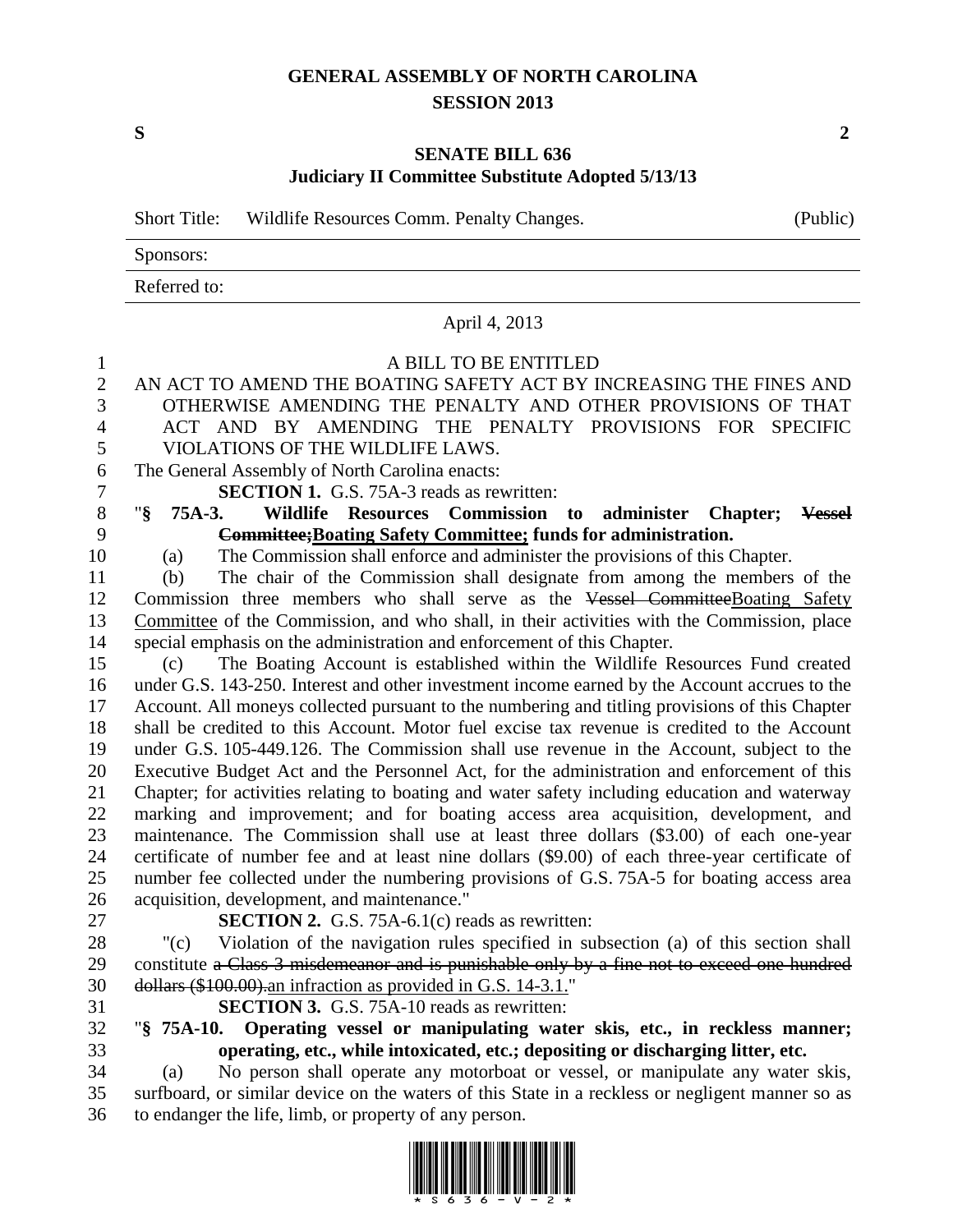|                       | <b>General Assembly Of North Carolina</b><br><b>Session 2013</b>                                                                                                                                      |
|-----------------------|-------------------------------------------------------------------------------------------------------------------------------------------------------------------------------------------------------|
| 1<br>$\boldsymbol{2}$ | No person shall manipulate any water skis, surfboard, nonmotorized vessel, or<br>(b)<br>similar device on the waters of this State while under the influence of an impairing substance.               |
| 3                     | No person shall operate any vessel while underway on the waters of this State:<br>(b1)                                                                                                                |
| 4                     | While under the influence of an impairing substance, or<br>(1)                                                                                                                                        |
| 5                     | After having consumed sufficient alcohol that the person has, at any relevant<br>(2)                                                                                                                  |
| 6                     | time after the boating, an alcohol concentration of 0.08 or more.                                                                                                                                     |
| $\tau$                | The fact that a person charged with violating this subsection is or has been legally<br>(b2)                                                                                                          |
| $8\,$                 | entitled to use alcohol or a drug is not a defense to a charge under subsections (b) and (b1) of                                                                                                      |
| 9                     | this section. The relevant definitions contained in G.S. 20-4.01 shall apply to subsections (b),                                                                                                      |
| 10<br>11              | $(b1)$ , and $(b2)$ of this section.                                                                                                                                                                  |
| 12                    | A person who violates a provision of subsection $(a)$ , $(b)$ , or $(b)$ subsection $(a)$ or $(b)$<br>(b3)<br>of this section is guilty of a Class 2 misdemeanor.                                     |
| 13                    | A person who violates subsection (b1) of this section is guilty of a Class 2<br>(b4)                                                                                                                  |
| 14                    | misdemeanor, punishable by a fine of not less than two hundred fifty dollars (\$250.00).                                                                                                              |
| 15                    | No person shall place, throw, deposit, or discharge or cause to be placed, thrown,<br>(c)                                                                                                             |
| 16                    | deposited, or discharged on the waters of this State or into the inland lake waters of this State,                                                                                                    |
| 17                    | any litter, raw sewage, bottles, cans, papers, or other liquid or solid materials which render the                                                                                                    |
| 18                    | waters unsightly, noxious, or otherwise unwholesome so as to be detrimental to the public                                                                                                             |
| 19                    | health or welfare or to the enjoyment and safety of the water for recreational purposes.                                                                                                              |
| 20                    | No person shall place, throw, deposit, or discharge or cause to be placed, thrown,<br>(d)                                                                                                             |
| 21                    | deposited, or discharged on the waters of this State or into the inland lake waters of this State                                                                                                     |
| 22                    | any medical waste as defined by G.S. 130A-290 which renders the waters unsightly, noxious,                                                                                                            |
| 23                    | or otherwise unwholesome so as to be detrimental to the public health or welfare or to the                                                                                                            |
| 24                    | enjoyment and safety of the water for recreational purposes.                                                                                                                                          |
| 25                    | A person who willfully violates subsection (d) of this section is guilty of a Class 1<br>(e)                                                                                                          |
| 26                    | misdemeanor. A person who willfully violates subsection (d) of this section and in so doing                                                                                                           |
| 27                    | releases medical waste that creates a substantial risk of physical injury to any person who is not                                                                                                    |
| 28                    | a participant in the offense is guilty of a Class F felony which may include a fine not to exceed                                                                                                     |
| 29                    | fifty thousand dollars (\$50,000) per day of violation."                                                                                                                                              |
| 30<br>31              | <b>SECTION 4.</b> G.S. 75A-13.1(d) reads as rewritten:                                                                                                                                                |
| 32                    | A person who violates a provision of this section is guilty of a Class 3 misdemeanor<br>" $(d)$<br>and shall only be subject to a fine not to exceed twenty-five dollars (\$25.00)-responsible for an |
| 33                    | infraction as provided in G.S. 14-3.1."                                                                                                                                                               |
| 34                    | <b>SECTION 5.</b> G.S. 75A-13.3(b1) reads as rewritten:                                                                                                                                               |
| 35                    | A person who is the lawful owner of a personal watercraft or a person having<br>"(b1)                                                                                                                 |
| 36                    | control of a personal watercraft who knowingly allows a person under 16 years of age who                                                                                                              |
| 37                    | operatesto operate a personal watercraft in violation of the provisions of subsection (b) of this                                                                                                     |
| 38                    | section is guilty of responsible for an infraction as provided in G.S. 14-3.1."                                                                                                                       |
| 39                    | <b>SECTION 6.</b> G.S. 75A-13.3(c3) reads as rewritten:                                                                                                                                               |
| 40                    | A vessel livery shall provide the operator of a leased personal watercraft with basic<br>$"({c}3)$                                                                                                    |
| 41                    | safety instruction prior to allowing the operation of the leased personal watercraft. "Basic safety                                                                                                   |
| 42                    | instruction" shall include direction on how to safely operate the personal watercraft and a                                                                                                           |
| 43                    | review of the safety provisions of this section. A vessel livery that fails to provide basic safety                                                                                                   |
| 44                    | instruction is guilty of a Class 3 misdemeanor. responsible for an infraction as provided in                                                                                                          |
| 45                    | G.S. $14-3.1$ .                                                                                                                                                                                       |
| $46\,$                | <b>SECTION 7.</b> G.S. 75A-16.2 reads as rewritten:                                                                                                                                                   |
| 47                    | "§ 75A-16.2. Boating safety education required.                                                                                                                                                       |
| 48                    | No person shall operate a vessel with a motor of 10 horsepower or greater on the<br>(a)                                                                                                               |
| 49                    | public waters of this State unless the operator has met the requirements for boating safety                                                                                                           |
| 50                    | education.                                                                                                                                                                                            |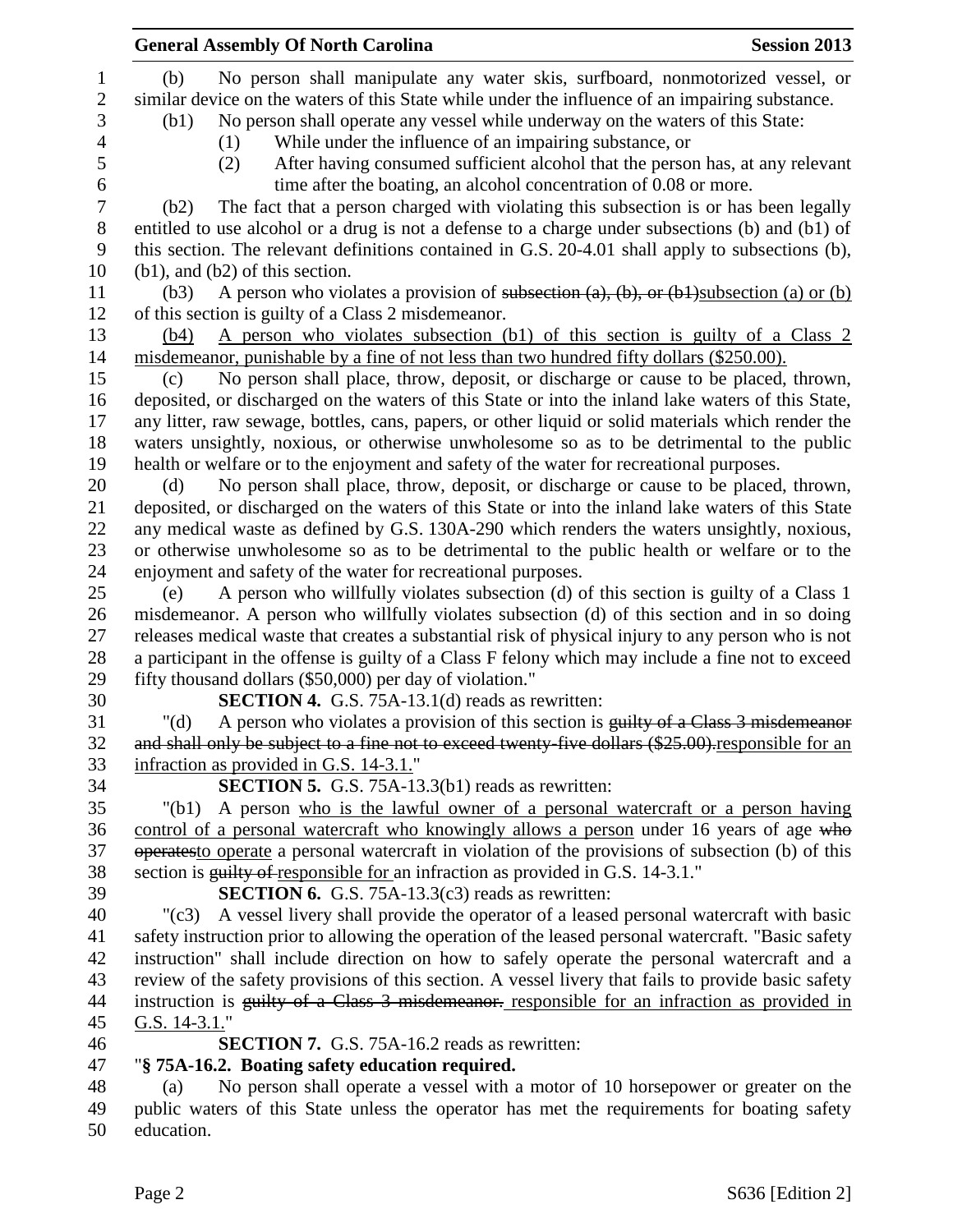|                                                                                                                                                                  |                                                                                              | <b>General Assembly Of North Carolina</b>                                                                                                                                                                                                                                                                    | <b>Session 2013</b> |  |  |
|------------------------------------------------------------------------------------------------------------------------------------------------------------------|----------------------------------------------------------------------------------------------|--------------------------------------------------------------------------------------------------------------------------------------------------------------------------------------------------------------------------------------------------------------------------------------------------------------|---------------------|--|--|
|                                                                                                                                                                  | (b)                                                                                          | A person shall be considered in compliance with the requirements of boating safety                                                                                                                                                                                                                           |                     |  |  |
|                                                                                                                                                                  |                                                                                              | education if the person does one of the following:                                                                                                                                                                                                                                                           |                     |  |  |
|                                                                                                                                                                  | (1)                                                                                          | Completes and passes the boating safety course instituted by the Wildlife<br>Resources Commission under G.S. 75A-16.1 or another boating safety<br>course that is approved by the National Association of State Boating Law<br>Administrators (NASBLA) and accepted by the Wildlife Resources<br>Commission; |                     |  |  |
|                                                                                                                                                                  | (2)                                                                                          | Passes a proctored equivalency examination that tests the knowledge of                                                                                                                                                                                                                                       |                     |  |  |
|                                                                                                                                                                  | (3)                                                                                          | information included in the curriculum of an approved course;<br>Possesses a valid or expired license to operate a vessel issued to maritime<br>personnel by the United States Coast Guard;                                                                                                                  |                     |  |  |
|                                                                                                                                                                  | (4)                                                                                          | Possesses a State-approved nonrenewable temporary operator's certificate to<br>operate a vessel for 90 days that was issued with the certificate of number<br>for the vessel, if the boat was new or was sold with a transfer of ownership;                                                                  |                     |  |  |
|                                                                                                                                                                  | (5)                                                                                          | Possesses a rental or lease agreement from a vessel rental or leasing business<br>that lists the person as the authorized operator of the vessel;                                                                                                                                                            |                     |  |  |
|                                                                                                                                                                  | (6)                                                                                          | Properly displays Commission-issued dealer registration numbers during the<br>demonstration of the vessel;                                                                                                                                                                                                   |                     |  |  |
|                                                                                                                                                                  | (7)                                                                                          | Operates the vessel under onboard direct supervision of a person who is at<br>least 18 years of age and who meets the requirements of this section;                                                                                                                                                          |                     |  |  |
|                                                                                                                                                                  | (8)                                                                                          | Demonstrates that he or she is not a resident, is temporarily using the waters<br>of this State for a period not to exceed 90 days, and meets any applicable<br>boating safety education requirements of the state or nation of residency;                                                                   |                     |  |  |
|                                                                                                                                                                  | (9)                                                                                          | Has assumed operation of the vessel due to the illness or physical<br>impairment of the initial operator, and is returning the vessel to shore in<br>order to provide assistance or care for the operator;                                                                                                   |                     |  |  |
|                                                                                                                                                                  | (10)                                                                                         | Is registered as a commercial fisherman or a person who is under the<br>onboard direct supervision of a commercial fisherman while operating the<br>commercial fisherman's boat; or                                                                                                                          |                     |  |  |
|                                                                                                                                                                  | (11)                                                                                         | Provides proof that he or she is at least 26 years of age.was born before<br>January 1, 1988.                                                                                                                                                                                                                |                     |  |  |
|                                                                                                                                                                  |                                                                                              | Any person who operates a vessel with a motor of 10 horsepower or greater on the waters                                                                                                                                                                                                                      |                     |  |  |
|                                                                                                                                                                  |                                                                                              | of this State shall, upon the request of a law enforcement officer, present to the officer a<br>certification card or proof that the person has complied with the provisions of this section.                                                                                                                |                     |  |  |
|                                                                                                                                                                  | (c)                                                                                          | Any person who violates a provision of this section or a rule adopted pursuant to                                                                                                                                                                                                                            |                     |  |  |
|                                                                                                                                                                  |                                                                                              | this section is guilty of responsible for an infraction, as provided in G.S. 14-3.1. The court shall                                                                                                                                                                                                         |                     |  |  |
|                                                                                                                                                                  |                                                                                              | assess court costs for each violation but shall not assess a penalty. G.S. 14-3.1, and shall pay a                                                                                                                                                                                                           |                     |  |  |
|                                                                                                                                                                  |                                                                                              | fine of fifty dollars (\$50.00). A person may not be convicted of responsible for violating this                                                                                                                                                                                                             |                     |  |  |
|                                                                                                                                                                  |                                                                                              | section if, when tried for the offense, if the person produces in court at the adjudicatory hearing                                                                                                                                                                                                          |                     |  |  |
|                                                                                                                                                                  |                                                                                              | a certification card or proof that the person has completed and passed a boating safety course in                                                                                                                                                                                                            |                     |  |  |
|                                                                                                                                                                  |                                                                                              | compliance with subdivision $(b)(1)$ of this section.                                                                                                                                                                                                                                                        |                     |  |  |
|                                                                                                                                                                  | (d)                                                                                          | No unit of local government shall enact any ordinance or rule relating to boating                                                                                                                                                                                                                            |                     |  |  |
| safety education, and this law preempts all existing ordinances or rules.                                                                                        |                                                                                              |                                                                                                                                                                                                                                                                                                              |                     |  |  |
| An operator of a personal watercraft on the public waters of this State remains<br>(e)<br>subject to any more specific provision of law found in G.S. 75A-13.3." |                                                                                              |                                                                                                                                                                                                                                                                                                              |                     |  |  |
| <b>SECTION 8.</b> G.S. 75A-17(f) reads as rewritten:                                                                                                             |                                                                                              |                                                                                                                                                                                                                                                                                                              |                     |  |  |
|                                                                                                                                                                  | " $(f)$                                                                                      | Vessels operated on the waters of this State shall slow to a no-wake speed when                                                                                                                                                                                                                              |                     |  |  |
|                                                                                                                                                                  | passing within 100 feet of a law enforcement vessel that is displaying a flashing blue light |                                                                                                                                                                                                                                                                                                              |                     |  |  |
|                                                                                                                                                                  |                                                                                              | unless the vessel is in a narrow channel. Vessels operated on the waters of this State in a                                                                                                                                                                                                                  |                     |  |  |
|                                                                                                                                                                  | narrow channel shall slow to a no-wake speed when passing within 50 feet of a law            |                                                                                                                                                                                                                                                                                                              |                     |  |  |
|                                                                                                                                                                  | enforcement vessel that is displaying a flashing blue light. A person who violates this      |                                                                                                                                                                                                                                                                                                              |                     |  |  |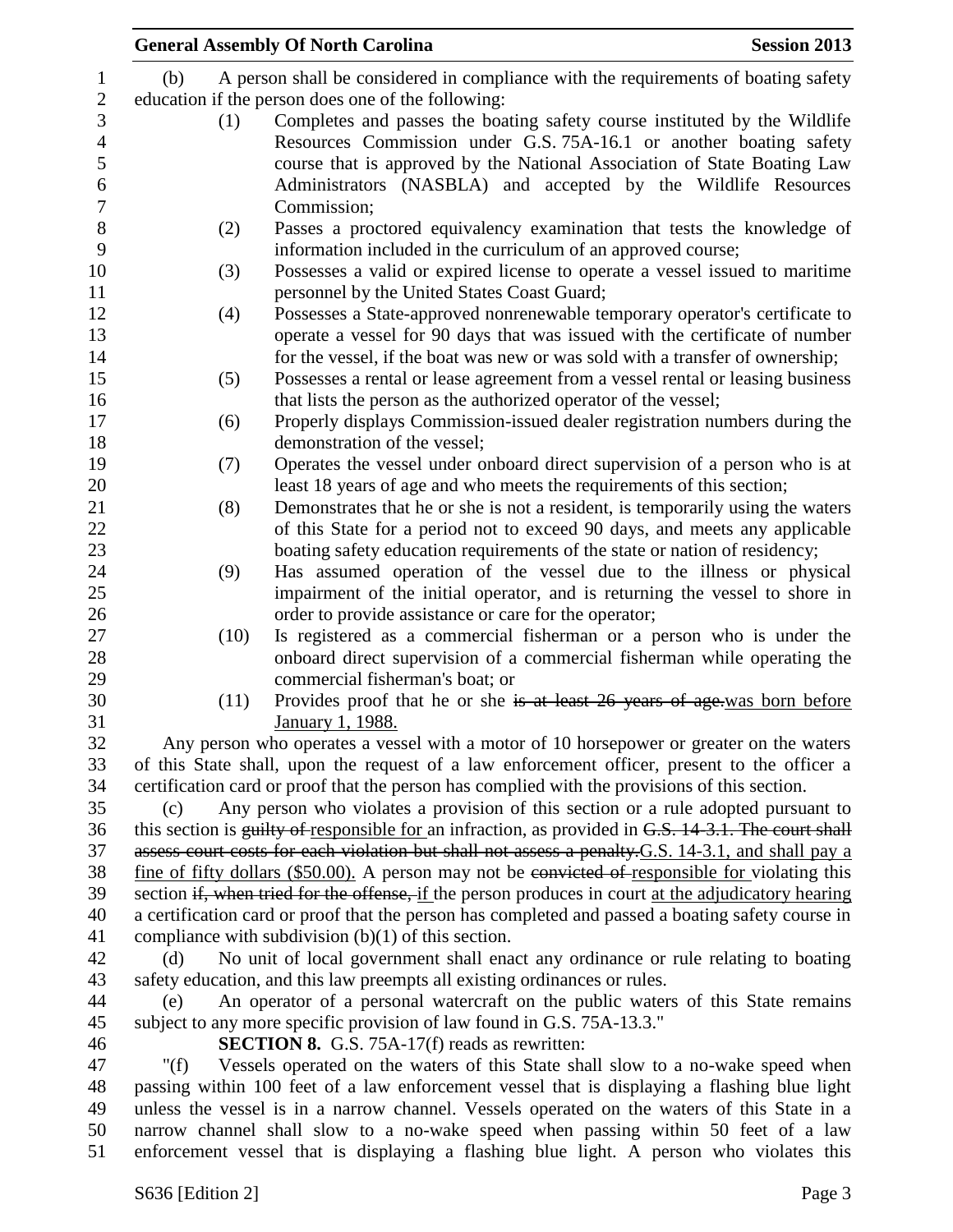**General Assembly Of North Carolina Session 2013** 1 subsection is guilty of a Class 3 misdemeanor responsible for an infraction as provided in G.S. 14-3.1." **SECTION 9.** G.S. 75A-18 reads as rewritten: "**§ 75A-18. Penalties.** (a) Except as otherwise provided, a person who violates a provision of this Article or who violates a rule adopted under authority of this Chapter is guilty of a Class 3 misdemeanor and shall only be subject to a fine not to exceed two hundred and fifty dollars (\$250.00) for each violation.responsible for an infraction as provided in G.S. 14-3.1. This limitation shall not apply in a case where a more severe penalty is prescribed in this Chapter. (b) through (e) Repealed by Session Laws 2006-185, s. 1." **SECTION 10.** G.S. 113-294 reads as rewritten: "**§ 113-294. Specific violations.** (a) Any person who unlawfully sells, possesses for sale, or buys any wildlife is guilty of a Class 2 misdemeanor, punishable by a fine of not less than two hundred fifty dollars (\$250.00) unless a greater penalty is prescribed for the offense in question. (b) Any person who unlawfully sells, possesses for sale, or buys any deer or wild turkey 17 is guilty of a Class 2 misdemeanor, punishable by a fine of not less than two hundred fifty dollars (\$250.00)five hundred dollars (\$500.00) in addition to such other punishment prescribed for the offense in question. (c) Any person who unlawfully takes, possesses, or transports any wild turkey is guilty of a Class 2 misdemeanor, punishable by a fine of not less than two hundred fifty dollars (\$250.00) in addition to such other punishment prescribed for the offense in question. (c1) Any person who unlawfully takes, possesses, transports, sells, possesses for sale, or buys any bear or bear part is guilty of a Class 1 misdemeanor, punishable by a fine of not less than two thousand dollars (\$2,000) in addition to such other punishment prescribed for the offense in question. Each of the acts specified shall constitute a separate offense. (c2) Any person who unlawfully takes, possesses, transports, sells, possesses for sale, or buys any cougar (Felis concolor) is guilty of a Class 1 misdemeanor, unless a greater penalty is prescribed for the offense in question. (c3) Any person who unlawfully takes, possesses, or transports any elk from State-owned land is guilty of a Class 1 misdemeanor, punishable by a fine of not less than two thousand five hundred dollars (\$2,500) in addition to such other punishment prescribed for the offense in question. (d) Any person who unlawfully takes, possesses, or transports any deer is guilty of a Class 3 misdemeanor, punishable by a fine of not less than one hundred dollars (\$100.00) two hundred fifty dollars (\$250.00) in addition to such other punishment prescribed for the offense in question. (d1) Any person who unlawfully takes, possesses, or transports any deer from land that has been posted in accordance with the provisions of G.S. 14-159.7 without written permission of the landowner, lessee, or the agent of the landowner or lessee is guilty of a Class 2 misdemeanor, punishable by a fine of not less than five hundred dollars (\$500.00). (e) Any person who unlawfully takes deer between a half hour after sunset and a half hour before sunrise with the aid of an artificial light is guilty of a Class 2 misdemeanor, 44 punishable by a fine of not less than two hundred fifty dollars (\$250.00) five hundred dollars (\$500.00) in addition to such other punishment prescribed for the offense in question. (f) Any person who unlawfully takes, possesses, transports, sells, or buys any beaver, or violates any rule of the Wildlife Resources Commission adopted to protect beavers, is guilty of a Class 3 misdemeanor, unless a greater penalty is prescribed for the offense in question. (g) Any person who unlawfully takes wild animals or birds from or with the use of a vessel equipped with a motor or with motor attached is guilty of a Class 2 misdemeanor, unless a greater penalty is prescribed for the offense in question.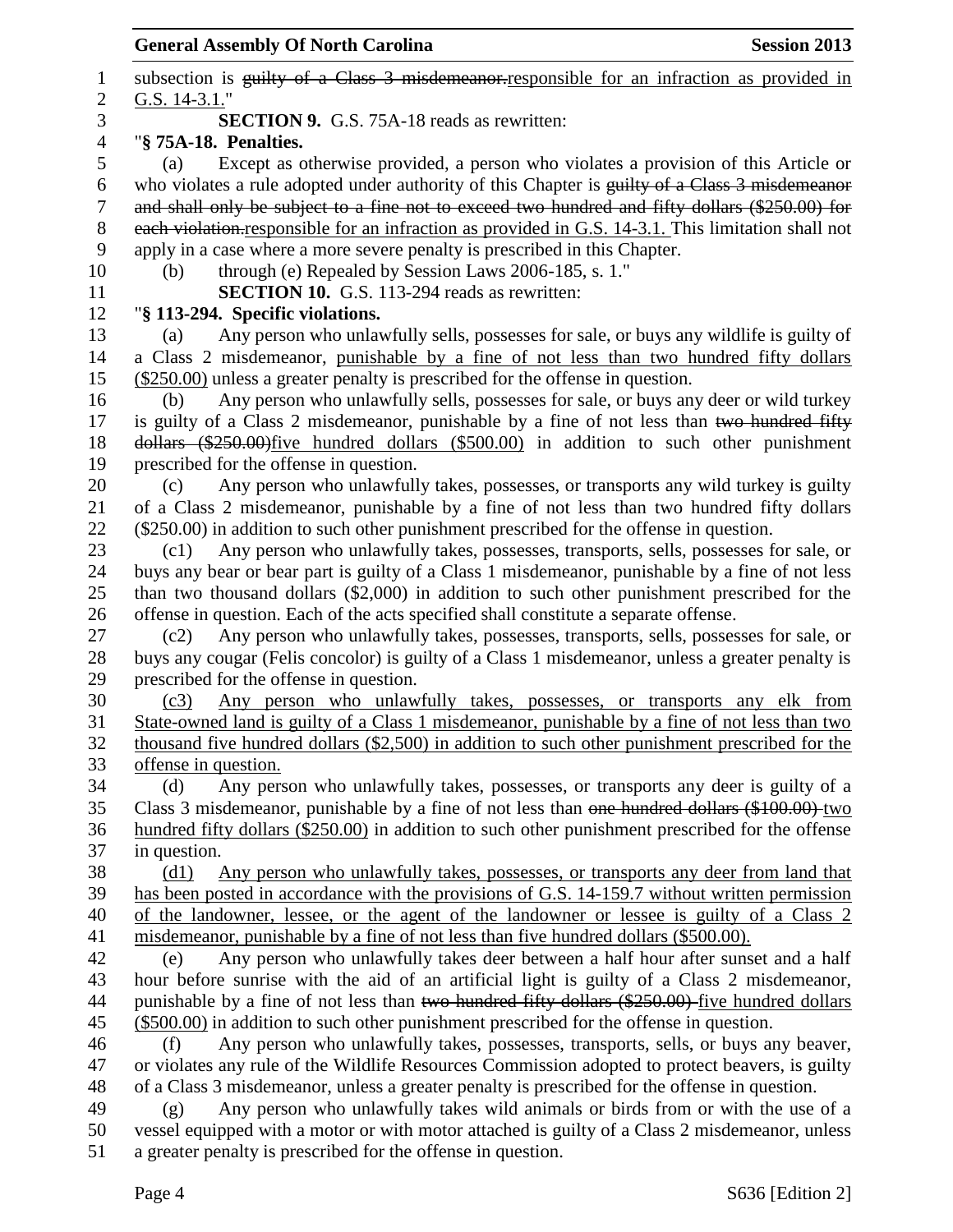(h) Any person who willfully makes any false or misleading statement in order to secure for himself or another any license, permit, privilege, exemption, or other benefit under this Subchapter to which he or the person in question is not entitled is guilty of a Class 1 misdemeanor. (i) Any person who violates any provision of G.S. 113-291.6, regulating trapping, is guilty of a Class 2 misdemeanor, unless a greater penalty is prescribed for the offense in question. (j) Any person who unlawfully sells, possesses for sale, or buys a fox, or who takes any fox by unlawful trapping or with the aid of any electronic calling device is guilty of a Class 2 misdemeanor, unless a greater penalty is prescribed for the offense in question. (k) Repealed by Session Laws 1995, c. 209, s. 1. (l) Any person who unlawfully takes, possesses, transports, sells or buys any bald eagle or golden eagle, alive or dead, or any part, nest or egg of a bald eagle or golden eagle is guilty of a Class 1 misdemeanor, unless a greater penalty is prescribed for the offense in question. (m) Any person who unlawfully takes any migratory game bird with a rifle; or who unlawfully takes any migratory game bird with the aid of live decoys or any salt, grain, fruit, or other bait; or who unlawfully takes any migratory game bird during the closed season or during prohibited shooting hours; or who unlawfully exceeds the bag limits or possession limits applicable to any migratory game bird; or who violates any of the migratory game bird permit or tagging rules of the Wildlife Resources Commission is guilty of a Class 2 misdemeanor, 21 punishable by a fine of not less than <del>one hundred dollars (\$100.00)</del>two hundred fifty dollars (\$250.00) in addition to any other punishment prescribed for the offense in question. (n) Any person who violates any rule of the Commission that restricts access by vehicle on game lands to a person who holds a special vehicular access identification card and permit issued by the Commission to persons who have a handicap that limits physical mobility shall be guilty of a Class 2 misdemeanor and shall be fined not less than one hundred dollars (\$100.00) in addition to any other punishment prescribed for the offense. (o) Any person who willfully transports or attempts to transport live coyotes (Cania latrans) into this State for any purpose, or who breeds coyotes for any purpose in this State, is guilty of a Class 1 misdemeanor, and upon conviction the Wildlife Resources Commission shall suspend any controlled hunting preserve operator license issued to that person for two years. (p) Any person who willfully imports or possesses black-tailed or mule deer (Odocoileus hemionus and all subspecies) in this State for any purpose is guilty of a Class 1 misdemeanor. (q) Any person who violates any provision of G.S. 113-291.1A is guilty of a Class 1 misdemeanor. (r) It is unlawful to place processed food products as bait in any area of the State where the Wildlife Resources Commission has set an open season for taking black bears. For purposes of this subsection, the term "processed food products" means any food substance or flavoring that has been modified from its raw components by the addition of ingredients or by treatment to modify its chemical composition or form or to enhance its aroma or taste. The term includes substances modified by sugar, honey, syrups, oils, salts, spices, peanut butter, grease, meat, bones, or blood, as well as extracts of such substances. The term also includes sugary products such as candies, pastries, gums, and sugar blocks, as well as extracts of such products. Nothing in this subsection prohibits the lawful disposal of solid waste or the legitimate feeding of domestic animals, livestock, or birds. The prohibition against taking bears with the use and aid of bait shall not apply to the release of dogs in the vicinity of any food source that is not a 49 processed food product as defined herein. Violation of this subsection constitutes a Class 2 misdemeanor.Class 2 misdemeanor, punishable by a fine of not less than two hundred fifty dollars (\$250.00).